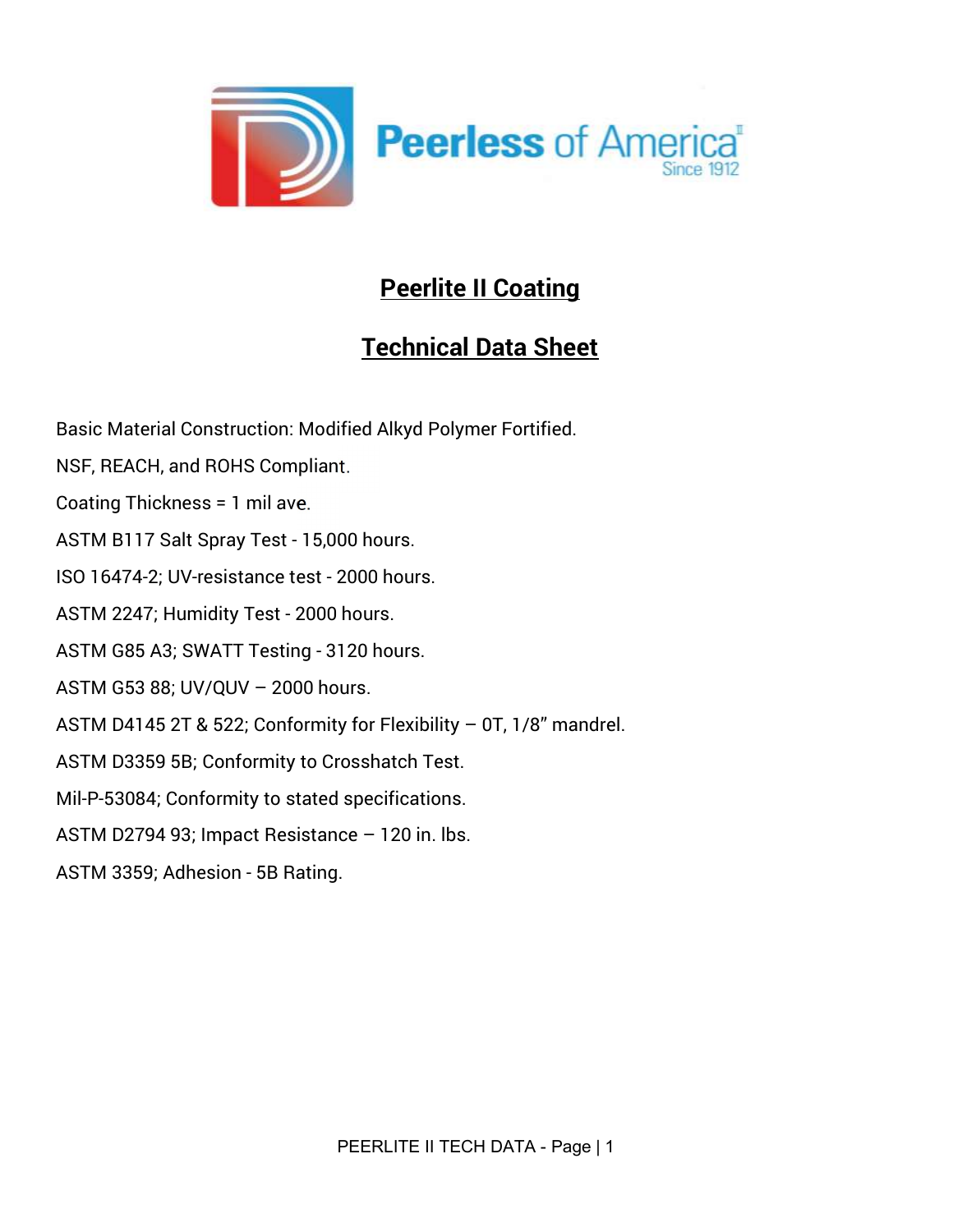## RESISTANCE LIST PEERLITE II COATING

19.

Pentanol

The Peerlite II Coating has been tested against various exposure conditions which can be present in many different applications. Resistance is expressed by terms of vapors, not fluids.

Checkmarks indicate the Peerlite II Coating is corrosion resistant to the following concentrations:

| <b>ALKALINES</b> |                     | $< 10$ ppm                      | $< 100$ ppm             | All                     |
|------------------|---------------------|---------------------------------|-------------------------|-------------------------|
| 1.               | Ammonia             |                                 | $\overline{\mathbf{M}}$ |                         |
| 2.               | Ammoniac solution   |                                 | $\overline{\mathbf{y}}$ |                         |
| 3.               | Caustic soda        | $\blacktriangledown$            |                         |                         |
| $\overline{4}$ . | Sodium hydroxyde    |                                 | $\overline{\mathbf{Y}}$ |                         |
| 5.               | Caustic potassium   |                                 |                         |                         |
| 6.               | Potassium hydroxide |                                 |                         | $\overline{\mathbf{M}}$ |
| 7.               | Lithium hydroxide   | $\overline{\blacktriangledown}$ |                         |                         |
| 8.               | Calcium hydroxide   |                                 |                         | $\Delta$                |
| 9.               | Magnesium hydroxide |                                 |                         | $\Delta$                |
|                  |                     |                                 |                         |                         |
| <b>ALCOHOLS</b>  |                     | $\leq 10$ ppm                   | $< 100$ ppm             | All                     |
| 10.              | Methanol            | $\overline{\mathbf{M}}$         |                         |                         |
| 11.              | Ethanol             |                                 | $\overline{\vee}$       |                         |
| 12.              | Isopropanol         |                                 | $\triangledown$         |                         |
| 13.              | <b>Butanol</b>      |                                 | $\blacktriangledown$    |                         |
| 14.              | Amyl alcohol        |                                 |                         | $\blacktriangledown$    |
| 15.              | Benzyl alcohol      |                                 | $\Delta$                |                         |
| 16.              | Diaceton alcohol    |                                 |                         | $\blacktriangledown$    |
| 17.              | Glycerine           |                                 |                         | $\overline{\mathbf{v}}$ |
| 18.              | Propanol            |                                 | $\blacktriangledown$    |                         |

 $\overline{\mathbf{v}}$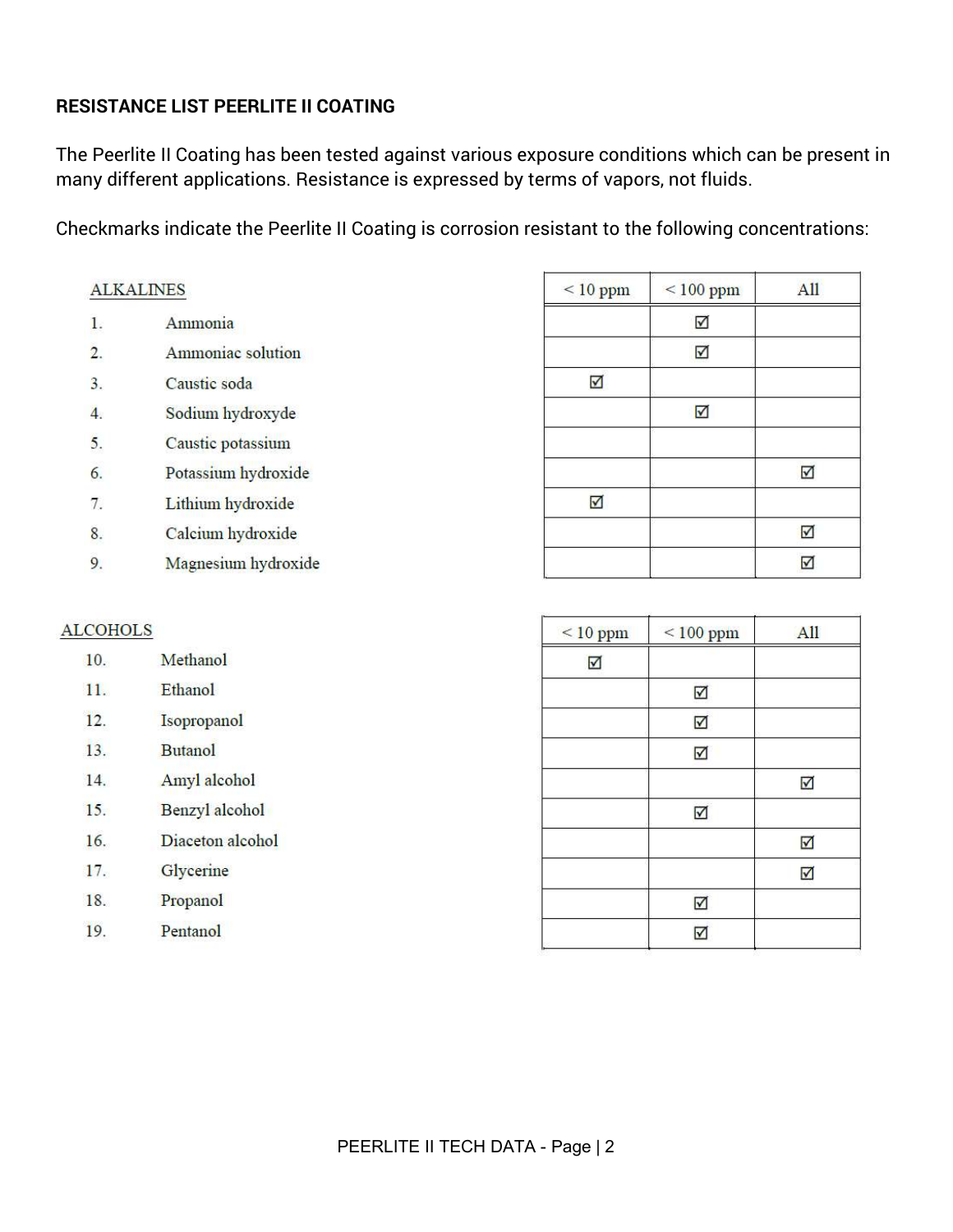|               | ALIPHATIC HYDROCARBONS  | $\leq 10$ ppm           | $< 100$ ppm | A11                             |
|---------------|-------------------------|-------------------------|-------------|---------------------------------|
| 20.           | White spirit            |                         |             | $\blacktriangledown$            |
| 21.           | Shellsol TD             |                         |             | $\blacktriangledown$            |
| 22.           | Bitumen                 |                         |             | $\triangledown$                 |
| 23.           | Isopar G                |                         |             | $\blacktriangledown$            |
| 24.           | Paraffine               |                         |             | $\Delta$                        |
| <b>AMINES</b> |                         | $< 10$ ppm              | $< 100$ ppm | All                             |
| 25.           | Triethanolamine         |                         |             | $\overline{\mathbf{Y}}$         |
| 26.           | Aniline sulphate        |                         |             | $\triangledown$                 |
| 27.           | Hexamethylenetetraamine |                         |             | $\triangledown$                 |
| 28.           | Hexaandiamine           | $\triangledown$         |             |                                 |
| 29.           | Phenyldiamine           |                         |             | $\overline{\mathsf{M}}$         |
| 30.           | Cyclohexylamine         | $\overline{\vee}$       |             |                                 |
| 31.           | Triethylamine           |                         |             | $\overline{\blacktriangledown}$ |
| 32.           | Aniline                 | $\overline{\mathbf{M}}$ |             |                                 |
| 33.           | Aniline chloride        | $\overline{\boxtimes}$  |             |                                 |
| 34.           | Methylamine             |                         |             | $\overline{\mathbf{N}}$         |
| 35.           | Isoferondiamine         |                         |             | $\overline{\leq}$               |
| 36.           | Diphenylmethanediamine  |                         |             | $\triangledown$                 |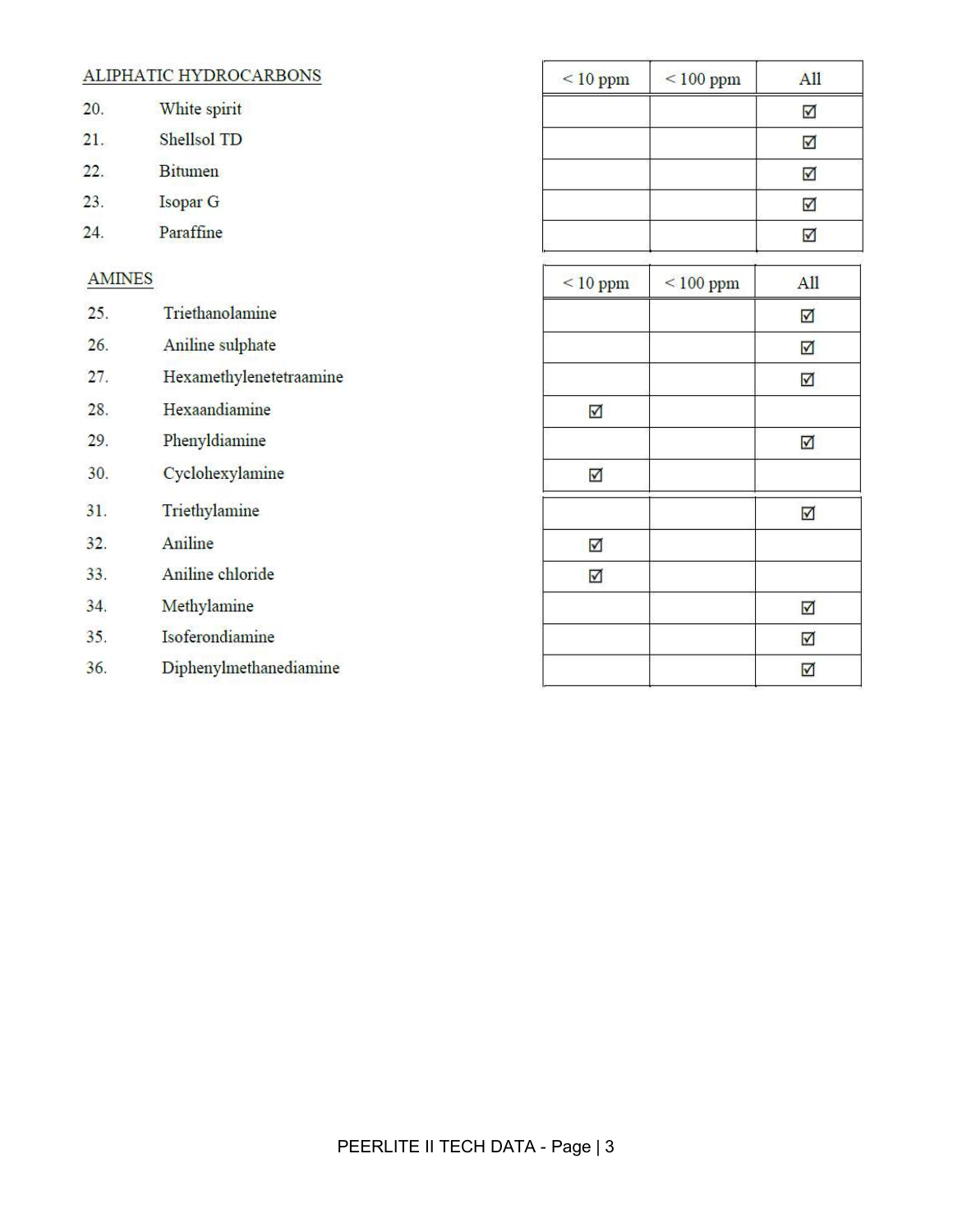|     | <b>INORGANIC</b>      | $\leq 10$ ppm           | $\leq 100$ ppm          | All                             |
|-----|-----------------------|-------------------------|-------------------------|---------------------------------|
| 37. | Arsenic               | ☑                       |                         |                                 |
| 38. | Boric acid            |                         | $\overline{\mathbf{N}}$ |                                 |
| 39. | Hydrogen carbonate    |                         |                         | $\blacktriangledown$            |
| 40. | Chromic acid          |                         | $\overline{\mathbf{M}}$ |                                 |
| 41. | <b>Bromic</b> acid    | $\Delta$                |                         |                                 |
| 42. | Hydrochloric acid     | $\boxtimes$             |                         |                                 |
| 43. | Hydrogen fluoride     |                         | $\blacktriangledown$    |                                 |
| 44. | Hydrogen sulphide     |                         |                         | $\triangledown$                 |
| 45. | Nitric acid           | $\overline{\mathbf{M}}$ |                         |                                 |
| 46. | Nitrous acid          |                         | √                       |                                 |
| 47. | Sulphuric acid        |                         | $\Delta$                |                                 |
| 48. | Sulphurous acid       |                         | $\Delta$                |                                 |
| 49. | Phosphoric acid       |                         | $\overline{\mathbf{y}}$ |                                 |
| 50. | Perchloric acid       | $\overline{\mathbb{M}}$ |                         |                                 |
| 51. | Selenic acid          |                         |                         | $\overline{\mathbf{y}}$         |
|     | AROMATIC HYDROCARBONS | $< 10$ ppm              | $< 100$ ppm             | All                             |
| 52. | <b>Xylene</b>         |                         |                         | $\blacktriangledown$            |
| 53. | Toluene               |                         |                         | $\blacktriangledown$            |
| 54. | Asphalt               |                         |                         | $\blacktriangledown$            |
| 55. | Anthracene            |                         |                         | $\triangledown$                 |
| 56. | Benzapherene          |                         |                         | $\blacktriangledown$            |
| 57. | Gumlac                |                         |                         | $\blacktriangledown$            |
| 58. | Benzene               |                         |                         | $\overline{\mathbf{v}}$         |
| 59. | Naphtha               |                         |                         | $\blacktriangledown$            |
| 60. | Naftalene             |                         |                         | $\overline{\blacktriangledown}$ |
| 61. | Terpenes              |                         |                         | $\blacktriangledown$            |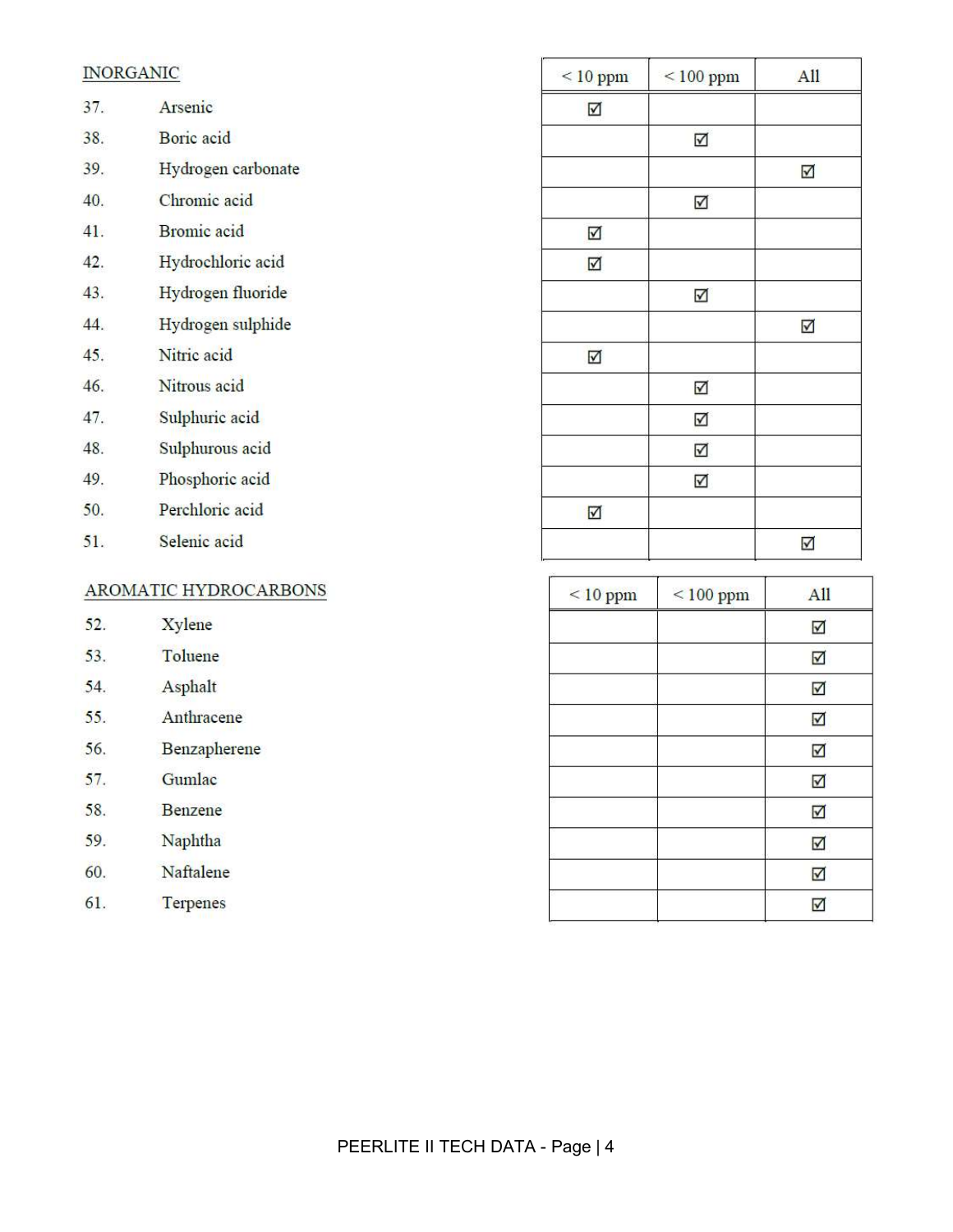|     | FUELS AND OILS   | $< 10$ ppm | $< 100$ ppm | All                     |
|-----|------------------|------------|-------------|-------------------------|
| 62. | Diesel           |            |             | $\overline{\mathbf{v}}$ |
| 63. | Fuel oil         |            |             | $\triangledown$         |
| 64. | Petrol           |            |             | $\triangledown$         |
| 65. | Super petrol     |            |             | $\blacktriangledown$    |
| 66. | Lubricating oils |            |             | $\triangledown$         |
| 67. | Kerosene         |            |             | $\overline{\mathbf{Y}}$ |
| 68. | Sferic oils      |            |             | $\blacktriangledown$    |
| 69. | LPG              |            |             | $\overline{\mathbf{M}}$ |
| 70. | Mineral oils     |            |             | $\triangledown$         |
| 71. | Animal oils      |            |             | $\triangledown$         |
| 72. | Ethric oils      |            |             | $\triangledown$         |
| 73. | Vegetable oils   |            |             | $\triangledown$         |
|     |                  |            |             |                         |
| 74. | <b>Butane</b>    |            |             | $\overline{\mathsf{v}}$ |
| 75. | Acetylene        |            |             | $\overline{\mathbf{M}}$ |
| 76. | Methane          |            |             | ☑                       |

## **ETHERS**

|     |               | $\leq 10$ ppm | $< 100$ ppm | All |
|-----|---------------|---------------|-------------|-----|
| 77  | Diethyl ether | M             |             |     |
| 78. | Acetic ether  | ✓             |             |     |

r

٦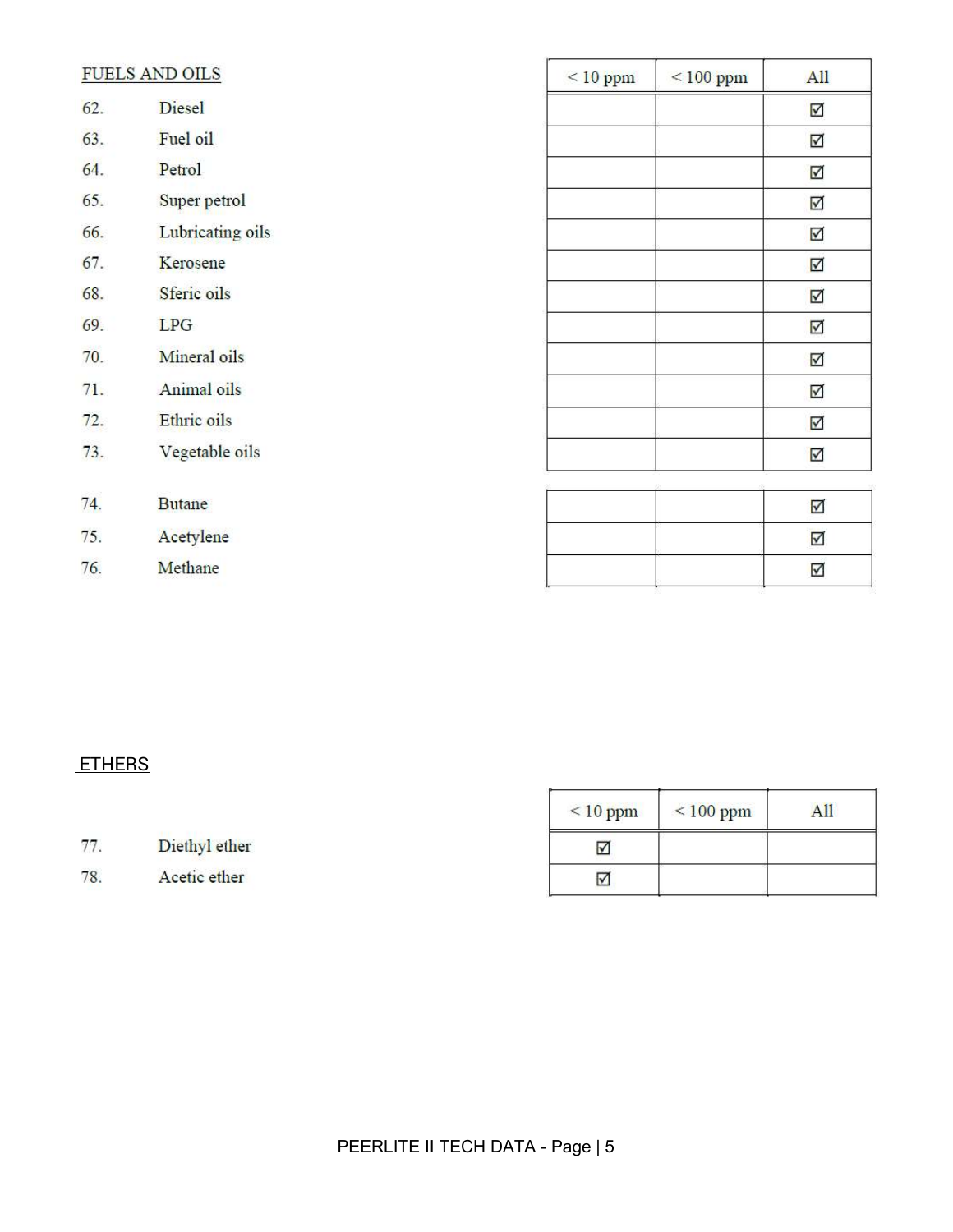#### **ESTERS**

| 79. | Ethyl acetate           |
|-----|-------------------------|
| 80. | Amyl acetate            |
| 81. | Propyl acetate          |
| 82. | Ethyl oxalate           |
| 83. | Butyl acetate           |
| 84. | <b>Butyl</b> propionate |
| 85. | Ethyl formiate          |

86. Ethyl benzoate

### HALOGENATED HYDROCARBONS

| 87. | 1.1.1.Trichloroethane |
|-----|-----------------------|
| 88. | Methylenechloride     |
| 89. | Methylbromide         |
| 90. | Tetrachloromethane    |
| 91. | Dichloromethane       |
| 92. | Trichloroethylene     |
| 93. | Perchloroethylene     |
| 94. | Tetraiodicmethane     |
| 95. | <b>PCB</b>            |

#### KETONES AND ALDEHYDES

| 96. | Acetone       |
|-----|---------------|
| 97. | Aceetaldehyde |

- 98. Benzaldehyde
- 99. Formaldehyde
- 100. Salicylaldehyde
- 101. Diisobutylketone
- Methylisobutylketone 102.
- Methylethylketone 103.
- Methylisoamylketone 104.
- Crotonaldehyde 105.

| $< 10$ ppm | $< 100$ ppm | All             |
|------------|-------------|-----------------|
|            | ☑           |                 |
|            |             | $\triangledown$ |
|            | ☑           |                 |
|            |             | ⊽               |
|            | ☑           |                 |
|            |             | ☑               |
|            |             | ☑               |
|            |             |                 |

| $\leq 10$ ppm | $\leq$ 100 ppm | All |
|---------------|----------------|-----|
| ☑             |                |     |
| ☑             |                |     |
| ☑             |                |     |
| ✓             |                |     |
| ☑             |                |     |
| ☑             |                |     |
| √             |                |     |
| ☑             |                |     |
| ✓             |                |     |

| 7<br>$< 10$ ppm | $\leq 100$ ppm | All |
|-----------------|----------------|-----|
| ☑               |                |     |
| ☑               |                |     |
| ☑               |                |     |
| ☑               |                |     |
| ☑               |                |     |
| ☑               |                |     |
| ☑               |                |     |
| ☑               |                |     |
| ☑               |                |     |
| ☑               |                |     |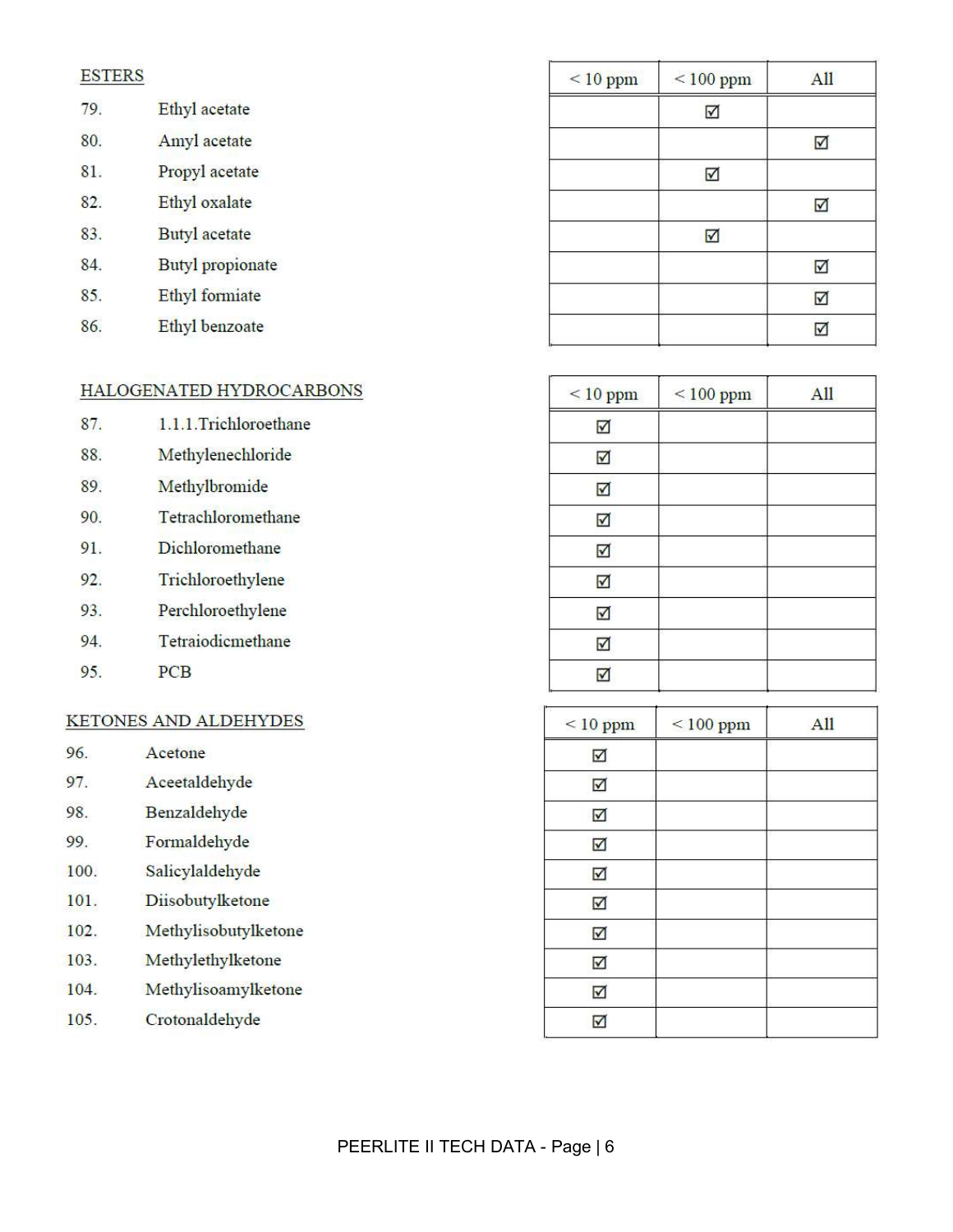### **SOFTENERS**

- Palatinol C 106. Chloroparaffine 5XX vl. 107. 108. Dioctylphtalate
- 109. Dibutylphtalate
- Desavin 110.
- **Disflamol TOF** 111.
- Mesamol  $112.$
- Dinonylphenol 113.

## ORGANIC

| 114. | Acetic acid        |
|------|--------------------|
| 115. | Benzoic acid       |
| 116. | Lactic acid        |
| 117. | Phenols            |
| 118. | Citric acid        |
| 119. | <b>Fatty</b> acids |
| 120. | Formic acid        |
| 121. | Hydrocyanic acid   |
| 122. | Malic acid         |
| 123. | Margaric acid      |
| 124. | Picric acid        |
| 125. | Oleic acid         |
| 126. | Oxalic acid        |
| 127. | Sulphamic acid     |
| 128. | Palmitic acid      |
| 129. | Tannin             |
| 130. | Phthalic acid      |
| 131. | Propionic acid     |
| 132. | Salicylic acid     |
| 133. | Stearic acid       |
| 134. | Valeric acid       |

| $< 10$ ppm | $< 100$ ppm | All |
|------------|-------------|-----|
|            |             | ☑   |
|            |             | ☑   |
|            |             | ☑   |
|            |             | ☑   |
|            |             | ☑   |
|            |             | ☑   |
|            |             | ☑   |
|            |             |     |

| $< 10$ ppm           | $\leq 100$ ppm | All        |
|----------------------|----------------|------------|
|                      | ☑              |            |
|                      |                | ☑          |
|                      |                | ☑          |
|                      |                | ☑          |
|                      | ☑              |            |
|                      |                | ☑          |
| $\triangledown$      |                |            |
|                      |                | $\sqrt{ }$ |
|                      |                | ☑          |
|                      |                | ☑          |
|                      |                | ☑          |
|                      |                | ☑          |
|                      |                | ☑          |
|                      |                | ☑          |
|                      |                | ☑          |
|                      | ☑              |            |
|                      |                | ☑          |
| $\blacktriangledown$ |                |            |
|                      |                | ☑          |
|                      |                | ☑          |
|                      |                | ☑          |

PEERLITE II TECH DATA - Page | 7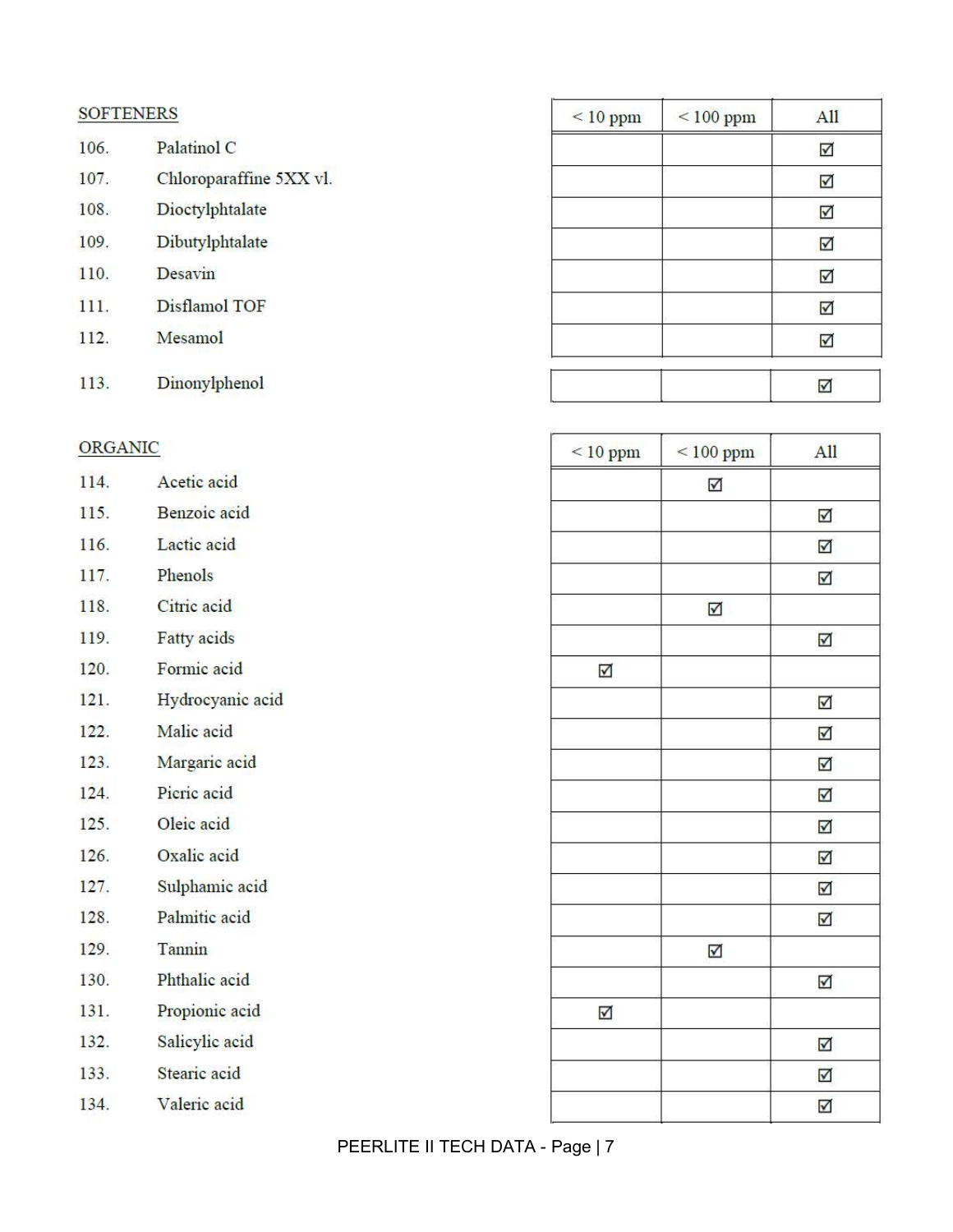| SALTS AND WATER SOLUTIONS |                      | $\leq 10$ ppm | $< 100$ ppm | All                     |
|---------------------------|----------------------|---------------|-------------|-------------------------|
| 135.                      | Sodium salts         |               |             | $\triangledown$         |
| 136.                      | Potassium salts      |               |             | $\overline{\mathbf{M}}$ |
| 137.                      | Calcium salts        |               |             | $\overline{\vee}$       |
| 138.                      | Aluminum salts       |               |             | $\overline{\mathbf{M}}$ |
| 139.                      | Ammonium salts       |               |             | $\overline{\mathbf{M}}$ |
| 140.                      | <b>Barium</b> salts  |               |             | $\overline{\mathbf{v}}$ |
| 141.                      | Copper salts         |               |             | $\triangledown$         |
| 142.                      | Lead salts           |               |             | $\triangledown$         |
| 143.                      | <b>Lithium</b> salts |               |             | $\blacktriangledown$    |
| 144.                      | Magnesium salts      |               |             | $\overline{\mathbf{v}}$ |
| 145.                      | Mercury salts        |               |             | $\overline{\mathbf{v}}$ |
| 146.                      | Lithopone            |               |             | $\overline{\mathbf{M}}$ |
| 147.                      | Arsenious compounds  |               |             | $\overline{\mathbf{M}}$ |
| 148.                      | Hydroquinone         |               |             | $\blacktriangledown$    |
| 149.                      | <b>Iron</b> salts    |               |             | $\triangledown$         |
| 150.                      | Process water        |               |             | $\blacktriangledown$    |
| 151.                      | Rain water           |               |             | $\blacktriangledown$    |
| 152.                      | Sea water            |               |             | $\blacktriangledown$    |
| 153.                      | Heavy water          |               |             | $\overline{\mathbf{v}}$ |
| 154.                      | Zinc salts           |               |             | $\overline{\mathbf{v}}$ |
| 155.                      | Tin salts            |               |             | $\triangledown$         |
| 156.                      | Silicon salts        |               |             | ☑                       |
| 157.                      | Cement               |               |             | $\overline{\mathbf{v}}$ |
| 158.                      | Quarts               |               |             | ☑                       |
| 159.                      | Dolomite             |               |             | ☑                       |